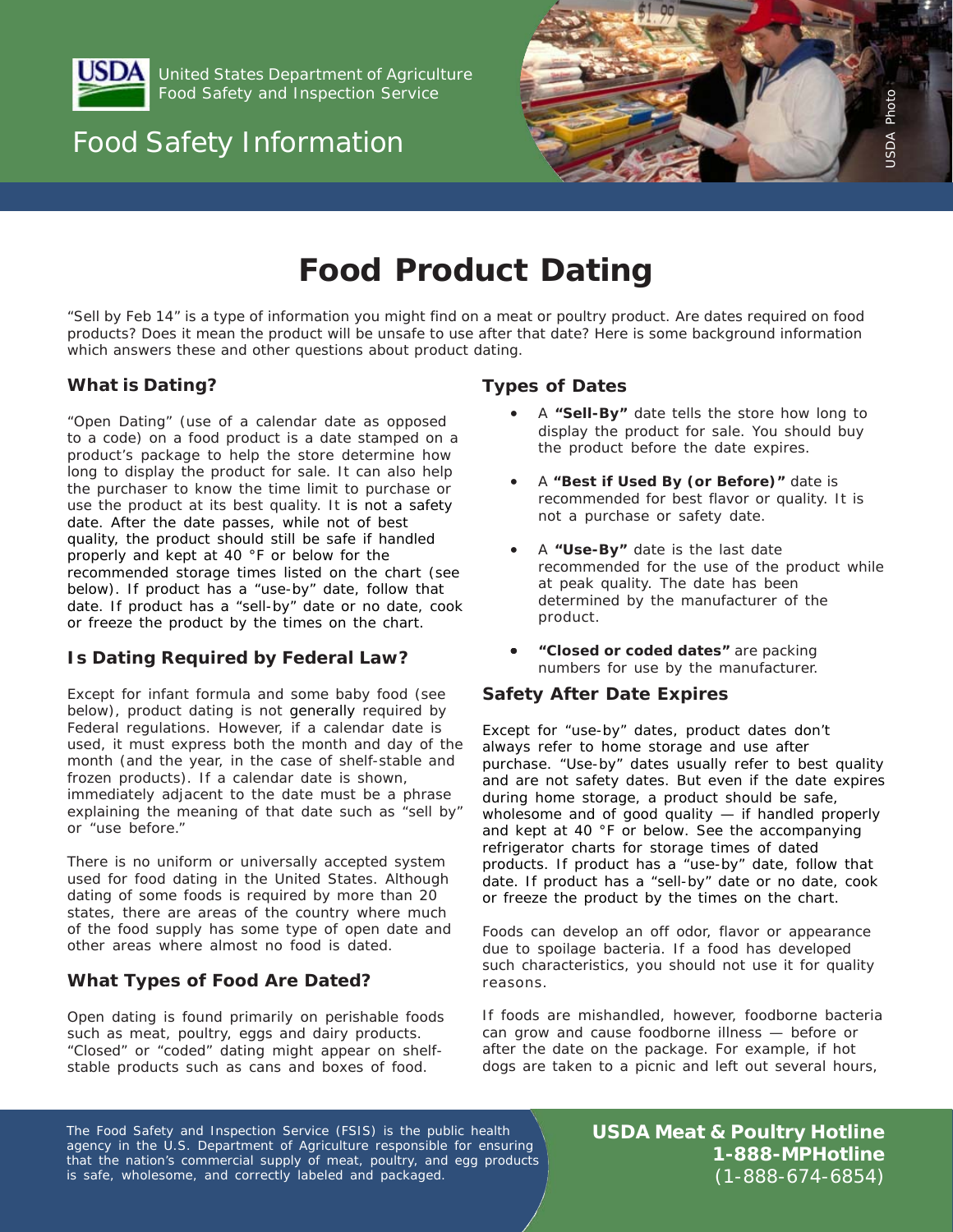they wouldn't be safe if used thereafter, even if the date hasn't expired.

Other examples of potential mishandling are products that have been: defrosted at room temperature more than two hours; cross contaminated; or handled by people who don't use proper sanitary practices. Make sure to follow the handling and preparation instructions on the label to ensure top quality and safety.

#### **Dating Formula and Baby Food**

Federal regulations require a "use-by" date on the product label of infant formula and the varieties of baby food under FDA inspection. If consumed by that date, the formula or food must contain not less than the quantity of each nutrient as described on the label. Formula must maintain an acceptable quality to pass through an ordinary bottle nipple. If stored too long, formula can separate and clog the nipple.

Dating of baby food is for quality as well as for nutrient retention. Just as you might not want to eat stale potato chips, you wouldn't want to feed your baby meat or other foods that have an off flavor or texture.

The "use-by" date is selected by the manufacturer, packer or distributor of the product on the basis of product analysis throughout its shelf life; tests; or other information. It is also based on the conditions of handling, storage, preparation and use printed on the label. Do not buy or use baby formula or baby food after its "use-by" date.

#### **What Do Can Codes Mean?**

Cans must exhibit a packing code to enable tracking of the product in interstate commerce. This enables manufacturers to rotate their stock as well as to locate their products in the event of a recall.

These codes, which appear as a series of letters and/or numbers, might refer to the date or time of manufacture. They aren't meant for the consumer to interpret as "use-by" dates. There is no book which tells how to translate the codes into dates.

Cans may also display "open" or calendar dates. Usually these are "best if used by" dates for peak quality.

In general, high-acid canned foods such as tomatoes, grapefruit and pineapple can be stored on the shelf 12 to 18 months; low-acid canned foods such as meat, poultry, fish and most vegetables will keep 2 to 5 years — if the can remains in good condition and has been stored in a cool, clean, dry place.

#### **Dates on Egg Cartons**

Use of either a "Sell-by" or "Expiration" (EXP) date is not federally required, but may be State required, as defined by the egg laws in the State where the eggs are marketed. Some State egg laws do not allow the use of a "sell-by" date.

Many eggs reach stores only a few days after the hen lays them. Egg cartons with the USDA grade shield on them must display the "pack date" (the day that the eggs were washed, graded, and placed in the carton). The number is a three-digit code that represents the consecutive day of the year (the "Julian Date") starting with January 1 as 001 and ending with December 31 as 365. When a "sell-by" date appears on a carton bearing the USDA grade shield, the code date may not exceed 45 days from the date of pack.

Always purchase eggs before the "Sell-By" or "EXP" date on the carton. After the eggs reach home, refrigerate the eggs in their original carton and place them in the coldest part of the refrigerator, not in the door. For best quality, use eggs within 3 to 5 weeks of the date you purchase them. The "sell-by" date will usually expire during that length of time, but the eggs are perfectly safe to use.

#### **UPC or Bar Codes**

Universal Product Codes appear on packages as black lines of varying widths above a series of numbers. They are not required by regulation but manufacturers print them on most product labels because scanners at supermarkets can "read" them quickly to record the price at checkout.

Bar codes are used by stores and manufacturers for inventory purposes and marketing information. When read by a computer, they can reveal such specific information as the manufacturer's name, product name, size of product and price. The numbers are not used to identify recalled products.

#### **Storage Times**

Since product dates aren't a guide for safe use of a product, how long can the consumer store the food and still use it at top quality? Follow these tips:

- Purchase the product before the date expires.
- If perishable, take the food home immediately after purchase and refrigerate it promptly. Freeze it if you can't use it within times recommended on chart.
- Once a perishable product is frozen, it doesn't matter if the date expires because foods kept frozen continuously are safe indefinitely.
- Follow handling recommendations on product.
- Consult the following storage charts.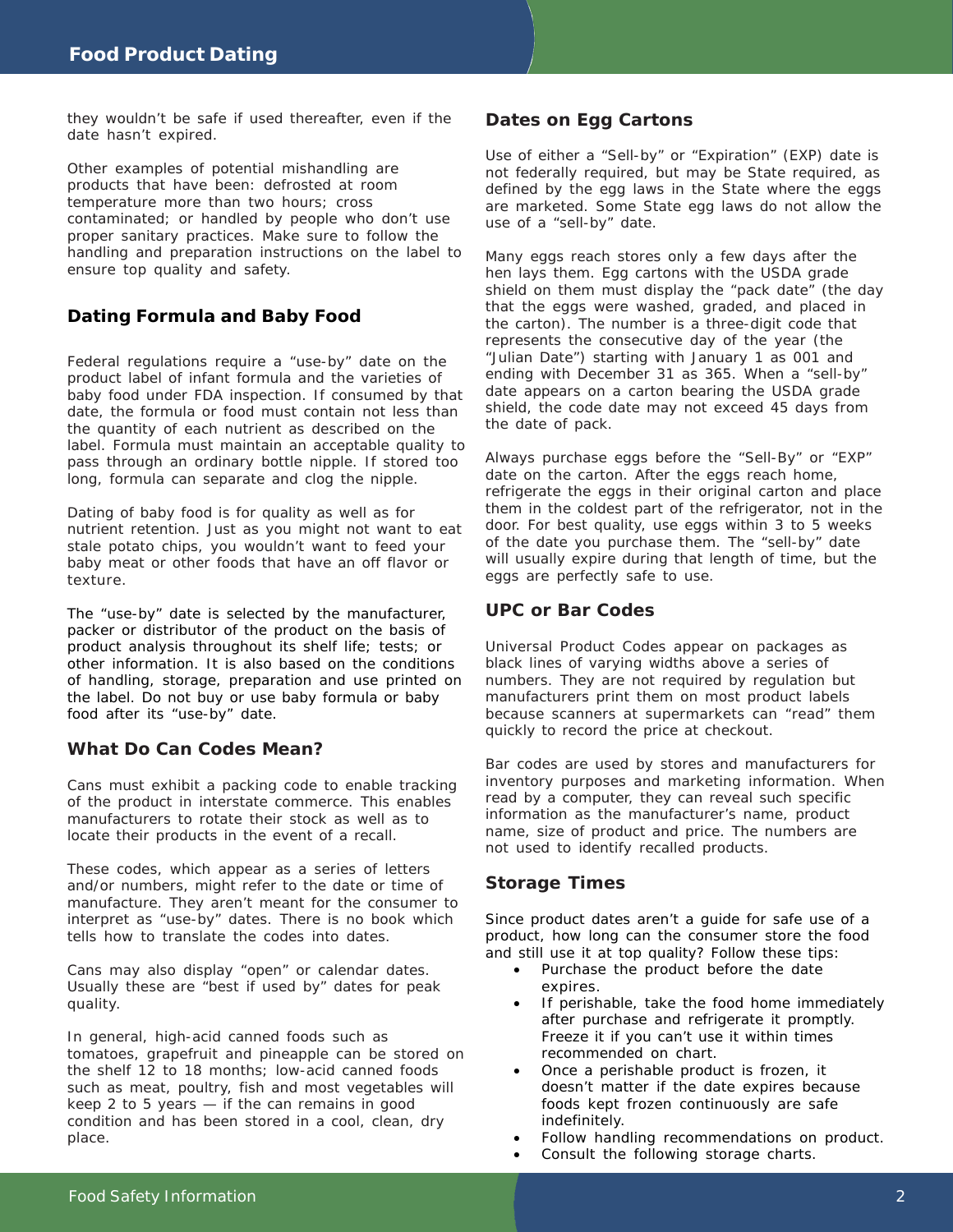## **Refrigerator Home Storage (at 40 °F or below) of Fresh or Uncooked Products**

If product has a "use-by" date, follow that date. If product has a "sell-by" date or no date, cook or freeze the product by the times on the following chart.

| Product                                                                     | <b>Storage Times After Purchase</b> |
|-----------------------------------------------------------------------------|-------------------------------------|
| Poultry                                                                     | 1 or 2 days                         |
| Beef, Veal, Pork and Lamb                                                   | 3 to 5 days                         |
| Ground Meat and Ground Poultry                                              | 1 or 2 days                         |
| Fresh Variety Meats<br>(Liver, Tongue, Brain, Kidneys, Heart, Chitterlings) | 1 or 2 days                         |
| Cured Ham, Cook-Before-Eating                                               | 5 to 7 days                         |
| Sausage from Pork, Beef or Turkey, Uncooked                                 | 1 or 2 days                         |
| Eggs                                                                        | 3 to 5 weeks                        |

## **Storage of Fresh or Uncooked Products**